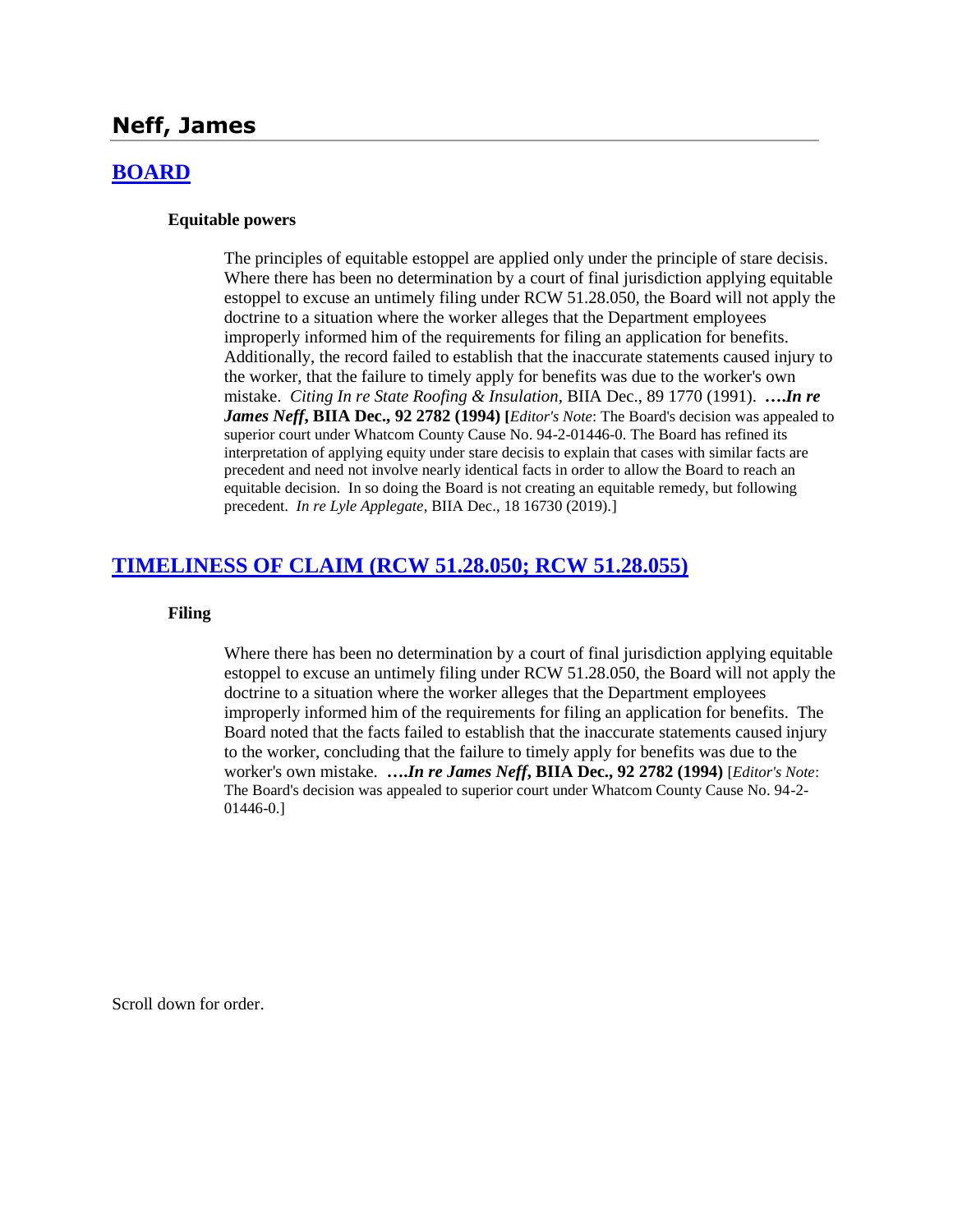## **BEFORE THE BOARD OF INDUSTRIAL INSURANCE APPEALS STATE OF WASHINGTON**

**)**

**IN RE: JAMES K. NEFF ) DOCKET NO. 92 2782**

**CLAIM NO. M-635279 ) DECISION AND ORDER**

APPEARANCES:

Claimant, James K. Neff, by Edward Boyer, Attorney at Law

Employer, Bay Point Plumbing, by Gary Jones, President, and Deborah Jones, Vice-President

Department of Labor and Industries, by The Attorney General, per Jeffrey W. Davis, Assistant

This is an appeal filed by the claimant, James K. Neff, on May 29, 1992, from an order of the Department of Labor and Industries dated May 5, 1992, which affirmed a Department order dated December 4, 1991 which rejected the claim on the grounds that at the time of injury the claimant was not in the course of employment. **REVERSED AND REMANDED**.

# **DECISION**

Pursuant to RCW 51.52.104 and RCW 51.52.106, this matter is before the Board for review and decision on a timely Petition for Review filed by the claimant to a Proposed Decision and Order issued on April 1, 1994 in which the order of the Department dated May 5, 1992 was reversed and this matter remanded to the Department of Labor and Industries with instructions to issue an order rejecting the claim because it was filed more than one year from the alleged injury.

The Board has reviewed the evidentiary rulings in the record of proceedings and finds that no prejudicial error was committed and said rulings are hereby affirmed.

This matter was previously before this Board on a Petition for Review filed from a Proposed Decision and Order issued on March 31, 1993. The March 31, 1993, Proposed Decision and Order disposed of the issues raised in the appeal by granting the Department's Motion to Dismiss the Claimant's Appeal. No formal hearings were held regarding the issues raised by the claimant in his Notice of Appeal. We granted review and on June 9, 1993 issued a Decision and Order Vacating Proposed Decision and Order and Remanding the Appeal for Further Proceedings. In that order, we remanded the appeal to the hearing process to allow the parties an opportunity to present evidence.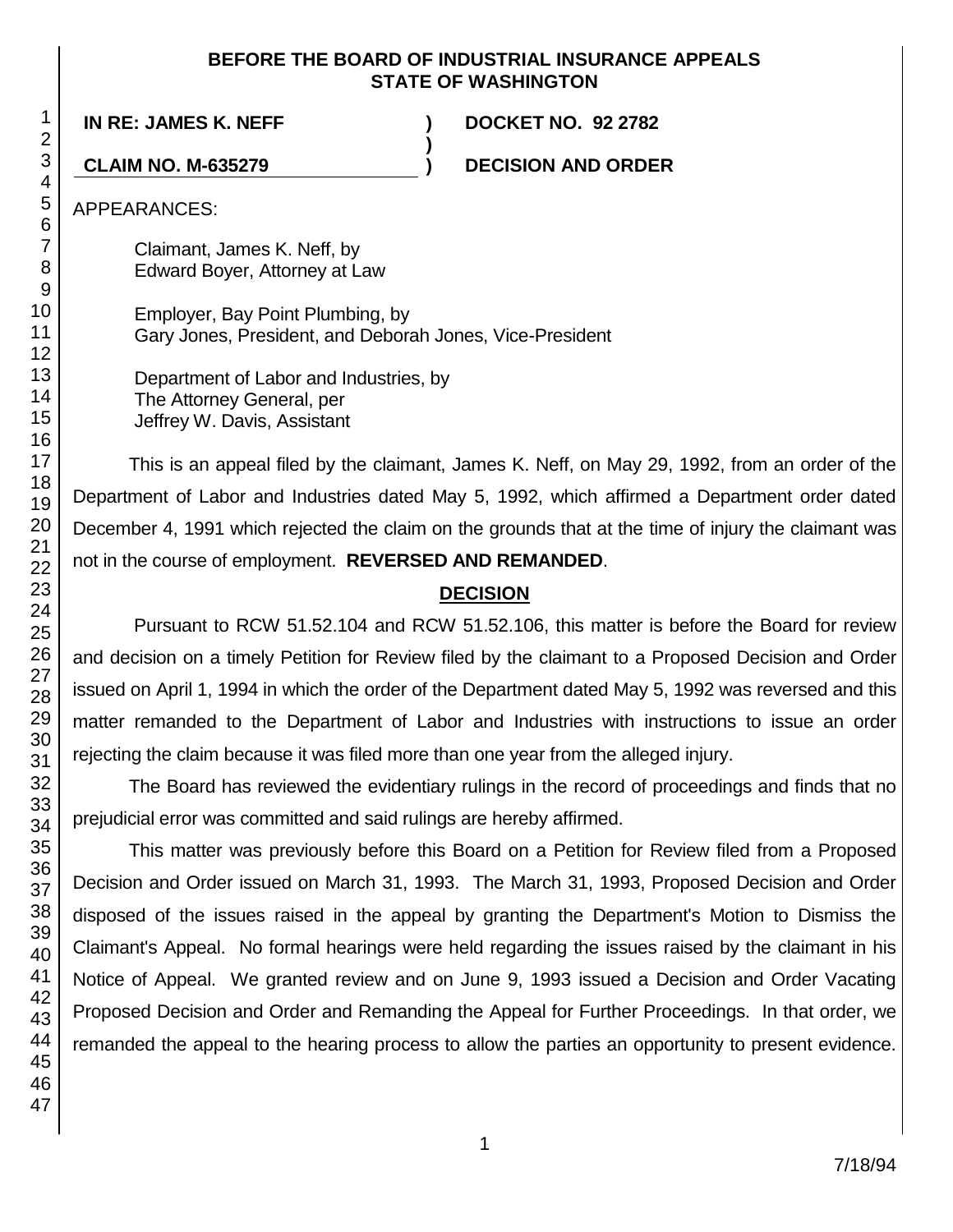We were especially concerned that the appealing party, Mr. James K. Neff, have an opportunity to present evidence concerning the theories of his case.

On remand to the hearing process, the industrial appeals judge conducted additional hearings in accordance with our directives and allowed the parties to present evidence regarding the issues raised by the parties. Following the hearing, the industrial appeals judge issued a Proposed Decision and Order dated April 1, 1994, which is currently under review. In the April 1, 1994 Proposed Decision and Order, the industrial appeals judge determined that the Department was not estopped from rejecting Mr. Neff's untimely application for benefits because of the actions of Department personnel. The industrial appeals judge found no legal basis to excuse Mr. Neff's late filing of his application for benefits and concluded that the application for benefits should be rejected.

Mr. Neff argues, in his Petition for Review, that the principles of equitable estoppel should apply to excuse the late filing of his application for benefits and that his claim for benefits should be accepted. Mr. Neff focuses on what he believes were misrepresentations of material fact made by employees of the Department of Labor and Industries. Mr. Neff argues that he relied to his detriment on the statements made by Department employees. He believes his reliance on the statement by the Department personnel caused him to fail to file the application for benefits within one year of the industrial injury as required by RCW 51.28.050.

While we agree with our industrial appeal judge's ultimate resolution of the issues presented in this appeal, we have granted review in order to clarify our position regarding the application of the principles of equitable estoppel in cases before this Board. We have previously set forth our position regarding the application of the principles of equitable estoppel in State Roofing & Insulation, Inc., BIIA Dec., 89 1770 (1991). As we held in State Roofing, this Board will only apply the principles of equitable estoppel under the principle of stare decisis. Subsequent to our decision in State Roofing we had the opportunity to further comment on the Board's application of the doctrine of equitable estoppel. In re William H. Pingree, Dckt. 91 0116 (May 19, 1992) we stated that:

> State Roofing, however, quite explicitly limits the Board's application of equitable estoppel to cases factually similar to cases which have been passed upon by courts of final jurisdiction. Under those circumstances, the Board can say with reasonable certainty that failure to apply equity at this level would only result in its application at a higher level.

Pingree at 5.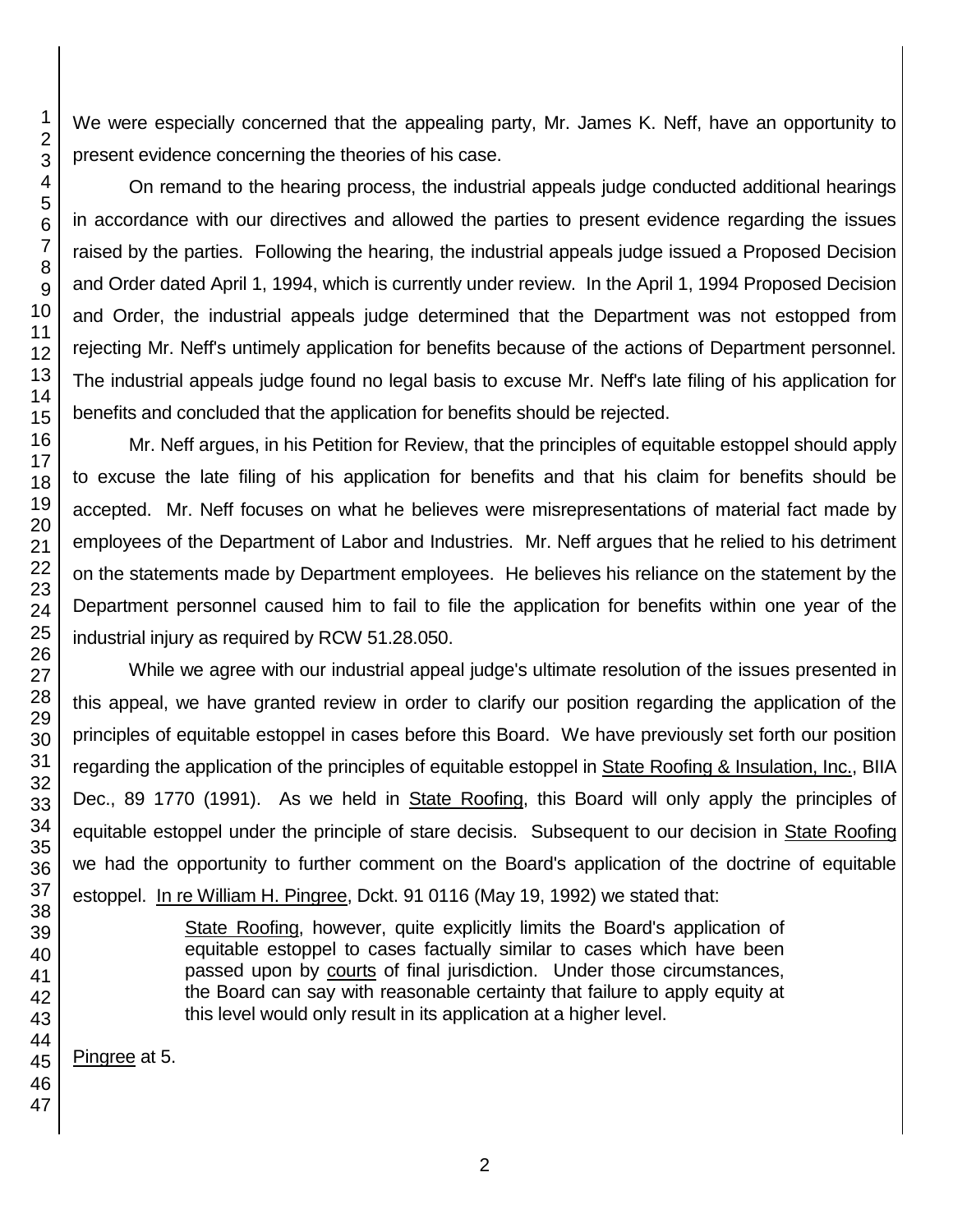This Board has noted that equitable estoppel may conceivably excuse an untimely filing of a claim under RCW 51.28.050. See In re Isaias Chavez, Dec'd, BIIA Dec., 85 2867 (1987), citing Wilbur v. Department of Labor & Indus., 38 Wn. App. 553, 686 P.2d 509 (1984) and Shafer v. State, 83 Wn.2d 618, 521 P.2d 736 (1974). However, absent a determination by a court of final jurisdiction applying equitable estoppel to excuse an untimely filing under RCW 51.28.050, we will not apply the doctrine in contravention of our own earlier ruling in State Roofing.

The Proposed Decision and Order correctly cites to Kramarevcky v. Department of Social & Health Services, 122 Wn.2d 738, 12.2d 19.2d [1993] for the proposition that equitable estoppel may be applied against the state. However, under our ruling in State Roofing we will not apply the doctrine of equitable estoppel against the state unless we can do so under the theory of stare decisis.

Mr. Neff argues that the principles of equitable estoppel should excuse his untimely filing of his application for benefits. Equitable estoppel is available as a remedy only where the following three elements are present: (1) an admission, a statement, or an act inconsistent with a claim afterwards asserted, (2) action by the other party on the faith of such admission, statement or act, and (3) injury to such other party resulting from allowing the first party to contradict or repudiate such admission, statement or act. Saunders v. Lloyds of London, 113 Wn.2d 330, 340, 779 P.2d 249 (1989). Every element must be shown by clear, cogent, and convincing evidence. Mercer v. State, 48 Wn. App. 496, 500, 739 P.2d 703 (1987). Mr. Neff argues that he relied to his detriment on misstatements by Department employees regarding the necessity of having a doctor sign his application for benefits before it could be accepted by the Department. Mr. Neff argues that the Department should not be allowed to benefit from its statements at his expense.

Mr. Neff has failed to present any authority from a court of final jurisdiction which would allow this Board to apply the principles of equitable estoppel through the doctrine of stare decisis on these facts. Unless the requirements set forth in State Roofing are met, we will not apply the doctrine of equitable estoppel.

While we decline to apply the principles of equitable estoppel, we concur with our industrial appeals judge that assuming that the Department employees improperly informed Mr. Neff of the requirements for filing an application for benefits, the facts in the record fail to establish that these statements caused any injury to Mr. Neff. The reason Mr. Neff failed to file his application within one year of the injury was his mistaken belief that the injury occurred in November of 1990. The record before us quite clearly establishes that the event to which Mr. Neff attributes his injury actually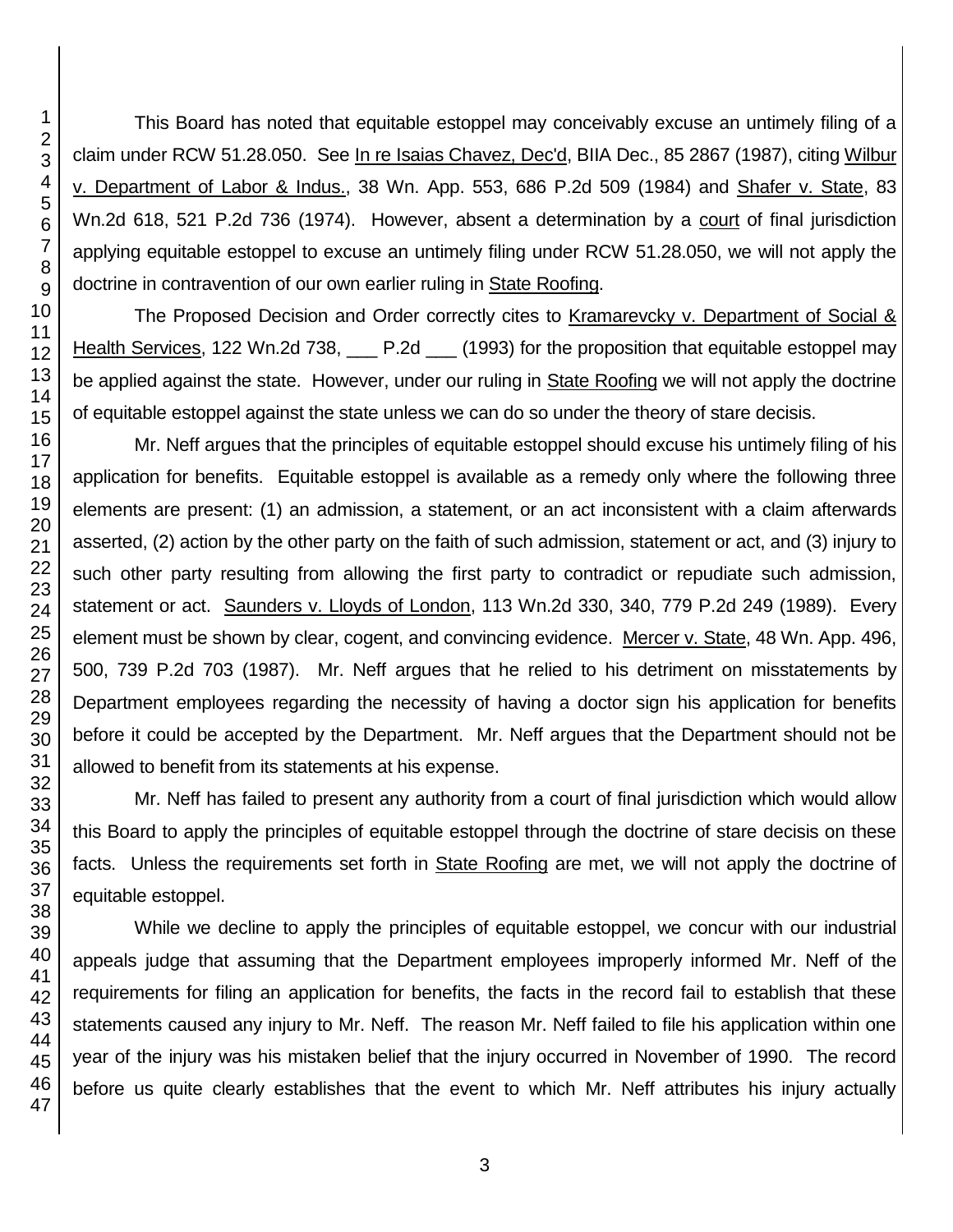occurred on September 7 or 8 of 1990. Thus, at the time Mr. Neff filed his application for benefits in November of 1991 he was under a mistaken belief that the filing was timely. However, this mistaken belief was not the result of the statements made by the Department employees!

We also concur with our industrial appeals judge's rejection of the claim of negligent misrepresentation. As our industrial appeals judge aptly noted, negligent misrepresentation is a tort. If Mr. Neff has any recourse against any party for negligent misrepresentation, it lies outside the scope of our jurisdiction. We also concur with our industrial appeals judge that the commission of a tort such as negligent misrepresentation cannot form the basis for granting equitable relief.

We also wish to note that our Decision and Order Vacating Proposed Decision and Order and Remanding the Appeal for Further Proceedings dated June 9, 1993 in this appeal was not a final order of this Board and should not be construed as anything more than a directive to return the case to the hearings process to allow the parties to obtain additional evidence and to advance their various legal theories.

After consideration of the Proposed Decision and Order and the Petition for Review filed thereto and a careful review of the entire record before us, we are persuaded that the Proposed Decision and Order is supported by the preponderance of the evidence and is correct as a matter of law.

# **FINDINGS OF FACT**

1. On November 21, 1991, the claimant, James K. Neff, filed an application for benefits with the Department of Labor and Industries alleging that he sustained an industrial injury during the course of his employment with Bay Point Plumbing. On December 4, 1991, the Department issued an order rejecting the claim for the reason that the claimant was not injured during the course of his employment.

On December 19, 1991, the claimant filed a Protest and Request for Reconsideration from the December 4, 1991 Department order. On May 5, 1992, the Department issued an order affirming the order dated December 4, 1991.

On May 29, 1992, the claimant filed a Notice of Appeal with the Board of Industrial Insurance Appeals from the Department order dated May 5, 1992. On June 29, 1992, the Board issued an order granting the appeal, assigning Docket 92 2782 and ordering that further proceedings be held.

2. The claimant, James K. Neff, sustained an injury to his neck on September 7 or 8, 1990.